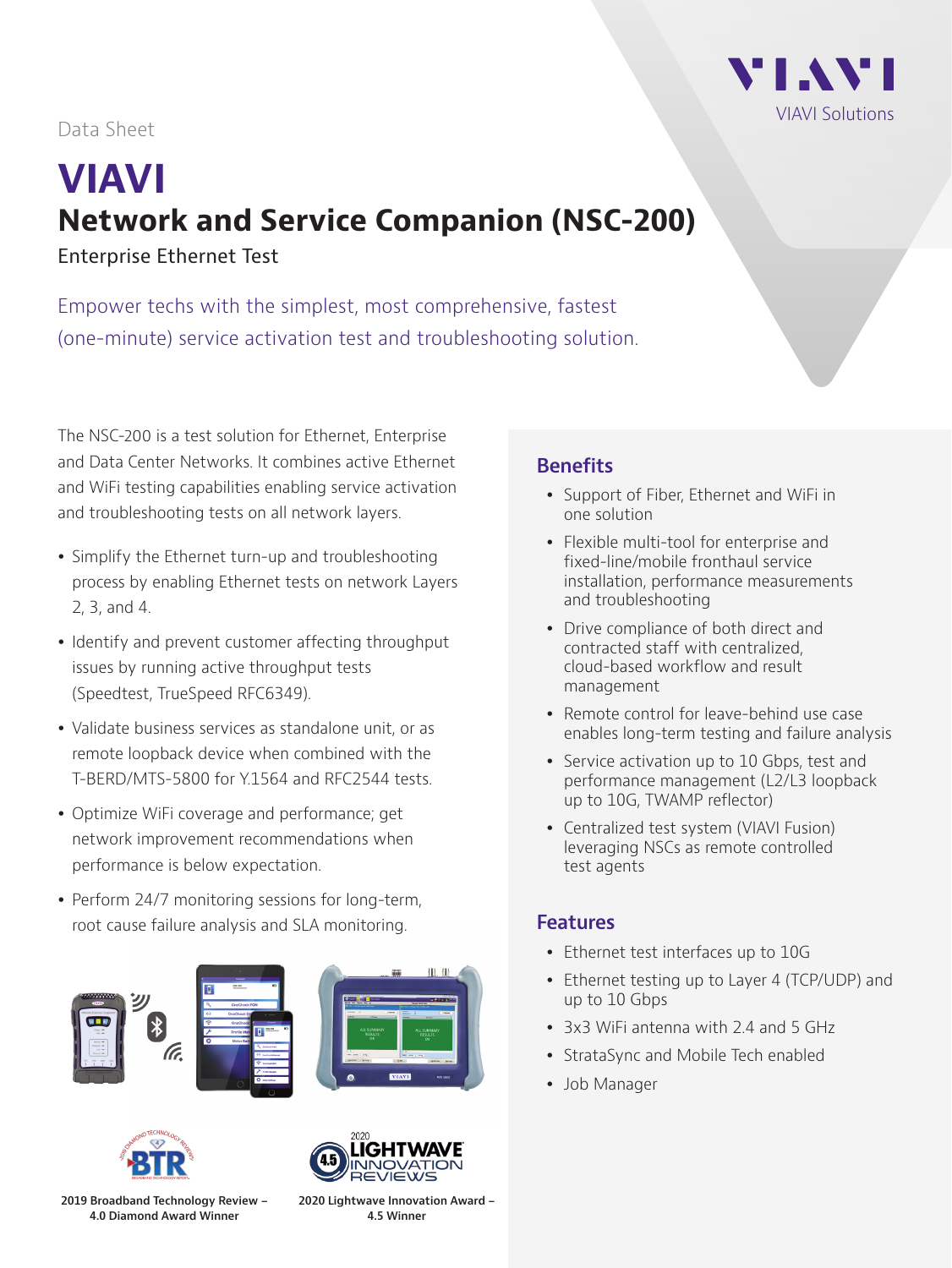### **Specifications**

| <b>GPON (Optional)</b>                     |                               |                                                                                                                                                                                       |  |  |
|--------------------------------------------|-------------------------------|---------------------------------------------------------------------------------------------------------------------------------------------------------------------------------------|--|--|
| ONU/ONT                                    |                               | <b>VIAVI GPON SFP</b>                                                                                                                                                                 |  |  |
| Interface                                  |                               | SC/APC                                                                                                                                                                                |  |  |
| Standard                                   |                               | G.984.2 GPON compliant                                                                                                                                                                |  |  |
|                                            |                               | G.988 OMCI compliant                                                                                                                                                                  |  |  |
| Upstream (1310 nm) Tx Signal Power Range   |                               | 0.5 dBm to 5.0 dBm                                                                                                                                                                    |  |  |
| Downstream (1490 nm) Rx Signal Power Range |                               | -28.0 dBm to -8.0 dBm                                                                                                                                                                 |  |  |
| <b>Test Results</b>                        |                               | PON Activation State, Power Level values from the SFP,<br>PON ID, ODN Class - according to ITU-T G.984<br>and G.988 standards                                                         |  |  |
| <b>XGSPON (Optional)</b>                   |                               |                                                                                                                                                                                       |  |  |
| ONU/ONT                                    |                               | <b>VIAVI XGSPON SFP</b>                                                                                                                                                               |  |  |
| Interface                                  |                               | SC/APC                                                                                                                                                                                |  |  |
| Standard                                   |                               | G.98071 XGSPON compliant                                                                                                                                                              |  |  |
|                                            |                               | G.988 OMCI compliant                                                                                                                                                                  |  |  |
| Upstream (1270 nm) Tx Signal Power Range   |                               | 4.0 dBm to 9.0 dBm                                                                                                                                                                    |  |  |
| Downstream (1577 nm) Rx Signal Power Range |                               | -28.0 dBm to -9.0 dBm                                                                                                                                                                 |  |  |
| <b>Test Results</b>                        |                               | PON Activation State, Power Level values from the SFP,<br>PON ID, ODN Class - according to ITU-T G.9807<br>and G.988 standards                                                        |  |  |
| <b>Ethernet (Optional)</b>                 |                               |                                                                                                                                                                                       |  |  |
| Ethernet                                   |                               | RJ-45 (10M/100M/1G Ethernet)                                                                                                                                                          |  |  |
|                                            |                               | 1G Ethernet SFP, 1/2.5/5/10G Ethernet SFP+, 10G Ethernet SFP+                                                                                                                         |  |  |
| Standard                                   |                               | <b>IEEE 802.3</b>                                                                                                                                                                     |  |  |
|                                            |                               | 1 Gbps, 2.5 Gbps, 5 Gbps and 10 Gbps Ethernet                                                                                                                                         |  |  |
| <b>Test Results</b>                        |                               | Ethernet Frames, IP Connectivity, Ping, Traceroute, Web<br>Connectivity, Speed Test up to 10 Gbps                                                                                     |  |  |
| <b>TWAMP Reflector (Optional)</b>          |                               | RJ-45, 1G Ethernet SFP                                                                                                                                                                |  |  |
|                                            |                               | TWAMP Light Reflector support                                                                                                                                                         |  |  |
| Port/L2/L3 Loopback (Optional)             |                               | RJ-45, 1G Ethernet SFP, 10G Ethernet SFP+                                                                                                                                             |  |  |
|                                            |                               | Port Loopback and Source specific VIAVI Loopback support                                                                                                                              |  |  |
| <b>WiFi (Optional)</b>                     |                               |                                                                                                                                                                                       |  |  |
| Interfaces                                 |                               | 2.4 GHz, 5 GHz                                                                                                                                                                        |  |  |
| <b>Test Results</b>                        | WiFi Expert<br>(Passive Mode) | Up to 802.11 a/b/g/n/ac/ax (WiFi 6 8x8)<br>Signal strength (RSSI), Channel, Standard, Width, Channel<br>Noise, Total Airtime, Noise Airtime, Estimated Throughput,<br>Recommendations |  |  |

WiFi 5 3x3)

3x3

PHY Rate

Up to 802.11 a/b/g/n/ac (WiFi 5 3x3)

Up to 802.11 a/b/g/n/ac/ax (WiFi 6 8x8 with NSC connected as

• Signal strength (RSSI), Standard, Width, Max Router

• Adds IP/Web connectivity, Throughput Tests

OneCheck WiFi (Connected Mode)

WiFi Radio 802.11 a/b/g/n/ac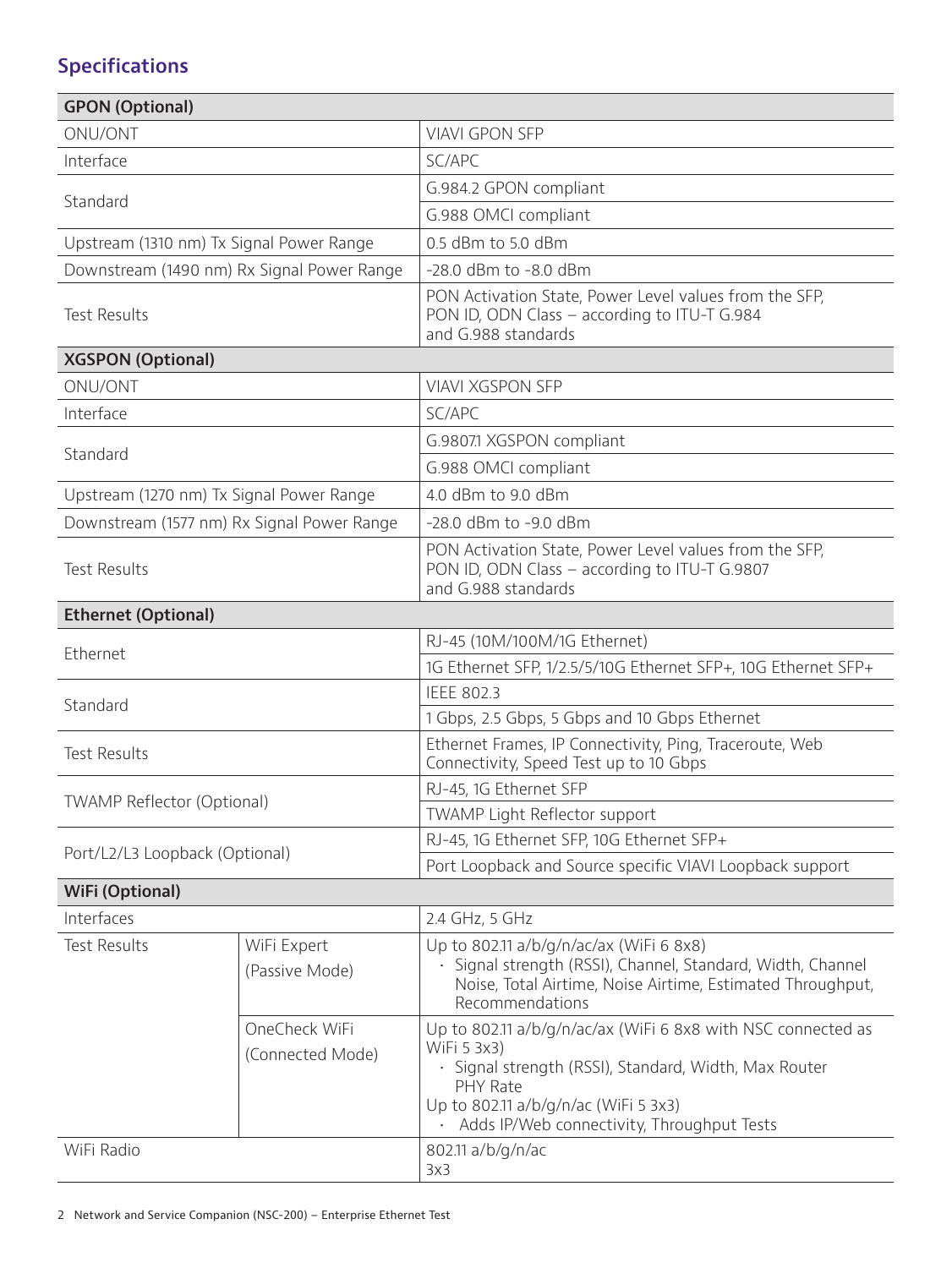| <b>Throughput / Performance Test (Optional)</b> |                                                           |  |  |
|-------------------------------------------------|-----------------------------------------------------------|--|--|
| Interface                                       | Ethernet, WiFi                                            |  |  |
|                                                 | Ookla Speedtest                                           |  |  |
| <b>TCP Throughput Test</b>                      | VIAVI TrueSpeed (RFC-6349)                                |  |  |
|                                                 | <b>VIAVI SpeedCheck</b>                                   |  |  |
|                                                 | iPerf                                                     |  |  |
| Performance                                     | 10 Gbps for Ookla Speedtest, TrueSpeed, SpeedCheck, iPerf |  |  |
| <b>Test Results</b>                             | Delay, Upstream and Downstream Bit Rates                  |  |  |
| <b>User Interface</b>                           |                                                           |  |  |
| Communication Interface                         | Bluetooth v5.0                                            |  |  |
|                                                 | Mobile Tech app                                           |  |  |
| Smart Device Support<br>(recommendation)        | Android 8 or newer                                        |  |  |
|                                                 | iOS 12 or newer                                           |  |  |
| VIAVI Instrument Support                        | ONX-580, ONX-CATV                                         |  |  |
| <b>General</b>                                  |                                                           |  |  |
| Size                                            | 116 x 190 x 52 mm (4.6 x 7.5 x 2.0 in)                    |  |  |
| Weight                                          | 0.8 kg (1.7 lb)                                           |  |  |
| Operating Temperature Range                     | Non-Charging: -10°C to 50°C                               |  |  |
|                                                 | Battery Charging: 0°C to 40°C                             |  |  |
| Storage Temperature Range                       | -20 $^{\circ}$ C to 60 $^{\circ}$ C                       |  |  |
| Operating Humidity Range                        | 10% to 90% RH, non-condensing                             |  |  |
| Operating Altitude                              | 4000 m max                                                |  |  |
| DC Input Power                                  | 15V @ 3A, USB-C Power Delivery (PD)                       |  |  |
| Battery                                         | 32 W/hr Li-Ion rechargeable battery                       |  |  |
|                                                 | Field replaceable                                         |  |  |
| Battery Life                                    | 1-week typical usage for installation technicians         |  |  |
| Charge Port                                     | USB-C                                                     |  |  |
| <b>USB Host Port</b>                            | <b>USB-A (USB 3.0)</b>                                    |  |  |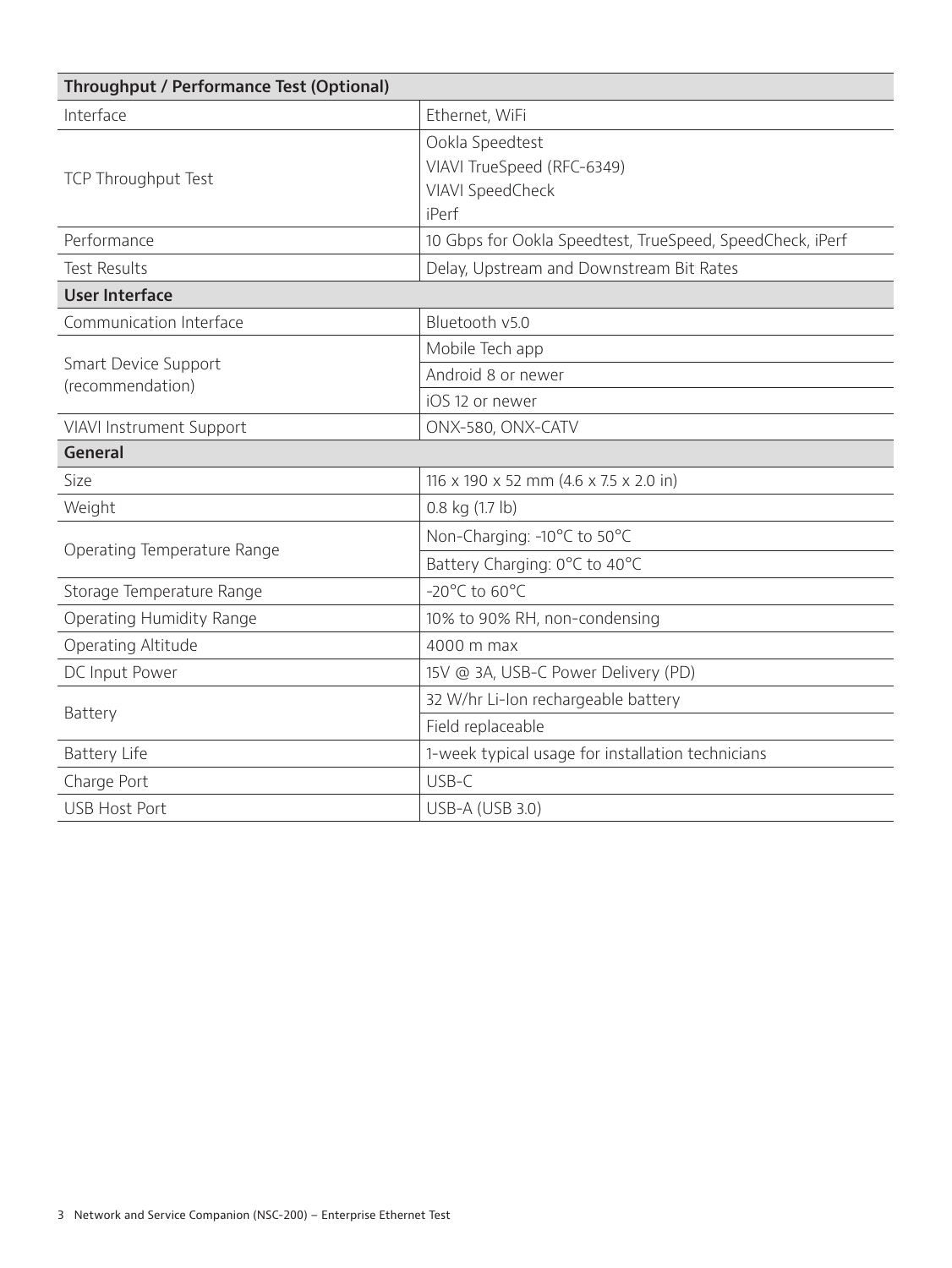## **Ordering Information**

| <b>Standard Packages</b> |                                      |                         |                                                                                                       |                                         |
|--------------------------|--------------------------------------|-------------------------|-------------------------------------------------------------------------------------------------------|-----------------------------------------|
|                          |                                      | NSC200-GPON-BASE        |                                                                                                       | <b>GPON</b>                             |
|                          |                                      | NSC200-GPON-PLUS        |                                                                                                       | GPON, Ethernet, Speedtest               |
|                          |                                      | NSC200-GPON-PRO         |                                                                                                       | GPON, Ethernet, WiFi, Speedtest         |
| PON Package              |                                      | NSC200-XGSPON-BASE      |                                                                                                       | <b>XGSPON</b>                           |
|                          |                                      | NSC200-XGSPON-PLUS      |                                                                                                       | XGSPON, Ethernet, Speedtest             |
|                          |                                      | NSC200-XGSPON-PRO       |                                                                                                       | XGSPON, Ethernet, WiFi, Speedtest       |
|                          |                                      | NSC200-GPON-XGSPON-BASE |                                                                                                       | GPON, XGSPON                            |
|                          |                                      | NSC200-GPON-XGSPON-PLUS |                                                                                                       | GPON, XGSPON, Ethernet, Speedtest       |
|                          |                                      | NSC200-GPON-XGSPON-PRO  |                                                                                                       | GPON, XGSPON, Ethernet, WiFi, Speedtest |
| Home Package             |                                      | NSC200-HOME-PLUS        |                                                                                                       | Ethernet, Speedtest                     |
|                          |                                      | NSC200-HOME-PRO         |                                                                                                       | Ethernet, WiFi, Speedtest               |
|                          |                                      | NSC200-ENTERPRISE-PLUS  |                                                                                                       | Ethernet, TrueSpeed                     |
| Enterprise               |                                      | NSC200-ENTERPRISE-PRO   |                                                                                                       | Ethernet, WiFi, TrueSpeed               |
| Loopback                 |                                      | NSC200-LOOPBACK-BASE    |                                                                                                       | Ethernet 1G                             |
|                          |                                      | NSC200-LOOPBACK-PLUS    |                                                                                                       | Ethernet 10G                            |
| All                      |                                      | NSC200-PLATINUM-1G      |                                                                                                       | All                                     |
|                          | NSC200-PLATINUM-10G                  |                         |                                                                                                       |                                         |
| <b>Options</b>           |                                      |                         |                                                                                                       |                                         |
|                          | NSC-OC-GPON                          |                         | NSC OneCheck GPON                                                                                     |                                         |
|                          | NSC-OC-XGSPON                        |                         | NSC OneCheck XGSPON                                                                                   |                                         |
| <b>Test Applications</b> |                                      | NSC-OC-ETHERNET         | NSC OneCheck Ethernet                                                                                 |                                         |
|                          | NSC-OC-WIFI<br>NSC-WIFI-EXPERT       |                         | NSC OneCheck WiFi                                                                                     |                                         |
|                          |                                      |                         | NSC WiFi Expert                                                                                       |                                         |
|                          | NSC-TRUESPEED-1G                     |                         | NSC TrueSpeed (RFC-6349) over 1GE port up to 1Gbps                                                    |                                         |
|                          | NSC-SPEEDTEST-1G                     |                         | NSC Ookla SpeedTest over 1GE port up to 1Gbps                                                         |                                         |
|                          | NSC-SPEEDCHECK-1G                    |                         | NSC SpeedCheck over 1GE port up to 1Gbps                                                              |                                         |
|                          | NSC-IPERF-1G                         |                         | NSC iPerf Test over 1GE port up to 1Gbps<br>NSC TrueSpeed (RFC-6349) over 2.5/5/10GE port up to 2Gbps |                                         |
|                          | NSC-TRUESPEED-2G<br>NSC-SPEEDTEST-2G |                         | NSC Ookla SpeedTest over 1+1/2.5/5/10GE ports up to 2Gbps                                             |                                         |
|                          | NSC-SPEEDCHECK-2G                    |                         | NSC SpeedCheck over 2.5/5/10GE port up to 2Gbps                                                       |                                         |
|                          | NSC-IPERF-2G                         |                         | NSC iPerf Test over 2.5/5/10GE port up to 2Gbps                                                       |                                         |
| Speed Tests              | NSC-TRUESPEED-5G                     |                         | NSC TrueSpeed (RFC-6349) over 2.5/5/10GE port up to 5Gbps                                             |                                         |
|                          | NSC-SPEEDTEST-5G                     |                         | NSC Ookla Speedtest over 2.5/5/10GE port up to 5Gbps                                                  |                                         |
|                          | NSC-SPEEDCHECK-5G                    |                         | NSC SpeedCheck over 2.5/5/10GE port up to 5Gbps                                                       |                                         |
|                          | NSC-IPERF-5G                         |                         | NSC iPerf Test over 2.5/5/10GE port up to 5Gbps                                                       |                                         |
|                          | NSC-TRUESPEED-10G                    |                         | NSC TrueSpeed (RFC-6349) over 2.5/5/10GE port up to 10Gbps                                            |                                         |
|                          | NSC-SPEEDTEST-10G                    |                         | NSC Ookla Speedtest over 2.5/5/10GE port up to 10Gbps                                                 |                                         |
|                          | NSC-SPEEDCHECK-10G                   |                         | NSC SpeedCheck over 2.5/5/10GE port up to 10Gbps                                                      |                                         |
|                          | NSC-IPERF-10G                        |                         | NSC iPerf Test over 2.5/5/10GE port up to 10Gbps                                                      |                                         |
|                          |                                      |                         |                                                                                                       |                                         |